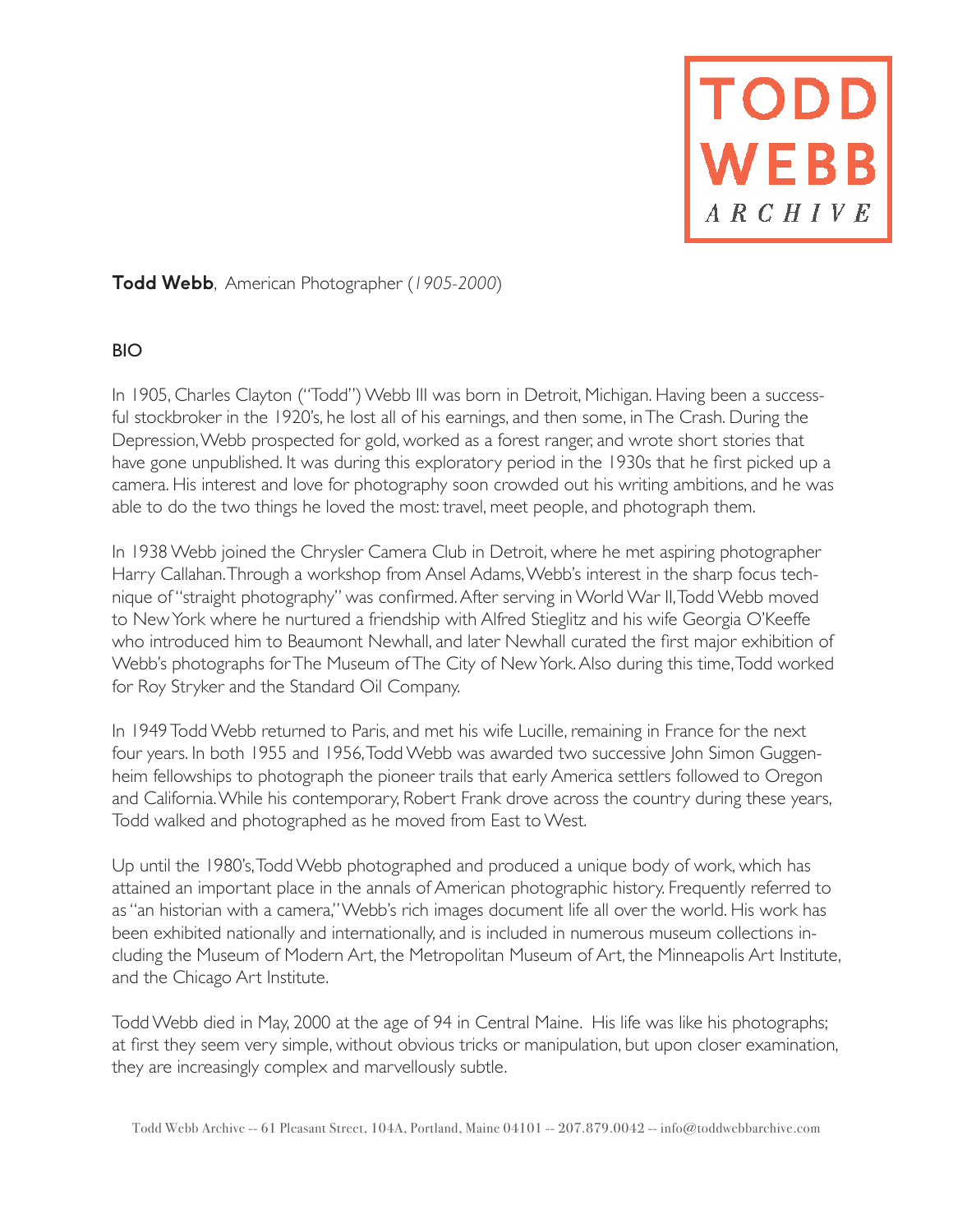### SELECTED MUSEUM & PRIVATE COLLECTIONS

Addison Gallery of American Art, Andover, Massachusetts Akron Art Musuem, Akron, Ohio Allentown Art Museum, Allentown, Pennsylvania The American Embassy, Paris, France Amon Carter Museum, Fort Worth, Texas Biblioteque Nationale, Paris, France Bowdoin College Museum of Art, Bowdoin College, Brunswick, Maine Boston Athenaeum, Boston, Massachusetts Carnegie Museum, University of Maine at Orono, Orono, Maine Center for Creative Photography, Tuscon, Arizona Chicago Art Institute, Chicago, Illinois Colby College Art Museum, Waterville, Maine Crystal Bridges Museum of American Art, Bentonville, Arkansas The David Winton Bell Gallery at Brown University, Providence, Rhode Island Denver Art Museum, Denver, Colorado George Eastman House, Rochester, New York Georgia O'Keeffe Museum, Santa Fe, New Mexico The J. Paul Getty Museum, Los Angeles, California Graham Nash Collection, Los Angeles, California Henry Art Gallery, University of Washington, Seattle, Washington Historic New Orleans Collection & Archives of American Art, New Orleans, Louisiana Institute of Art, Detroit, Michigan The International Center of Photography Judy and Leonard Lauder Collection, New York, New York Lehigh University Art Gallery, Bethlehem, Pennsylvania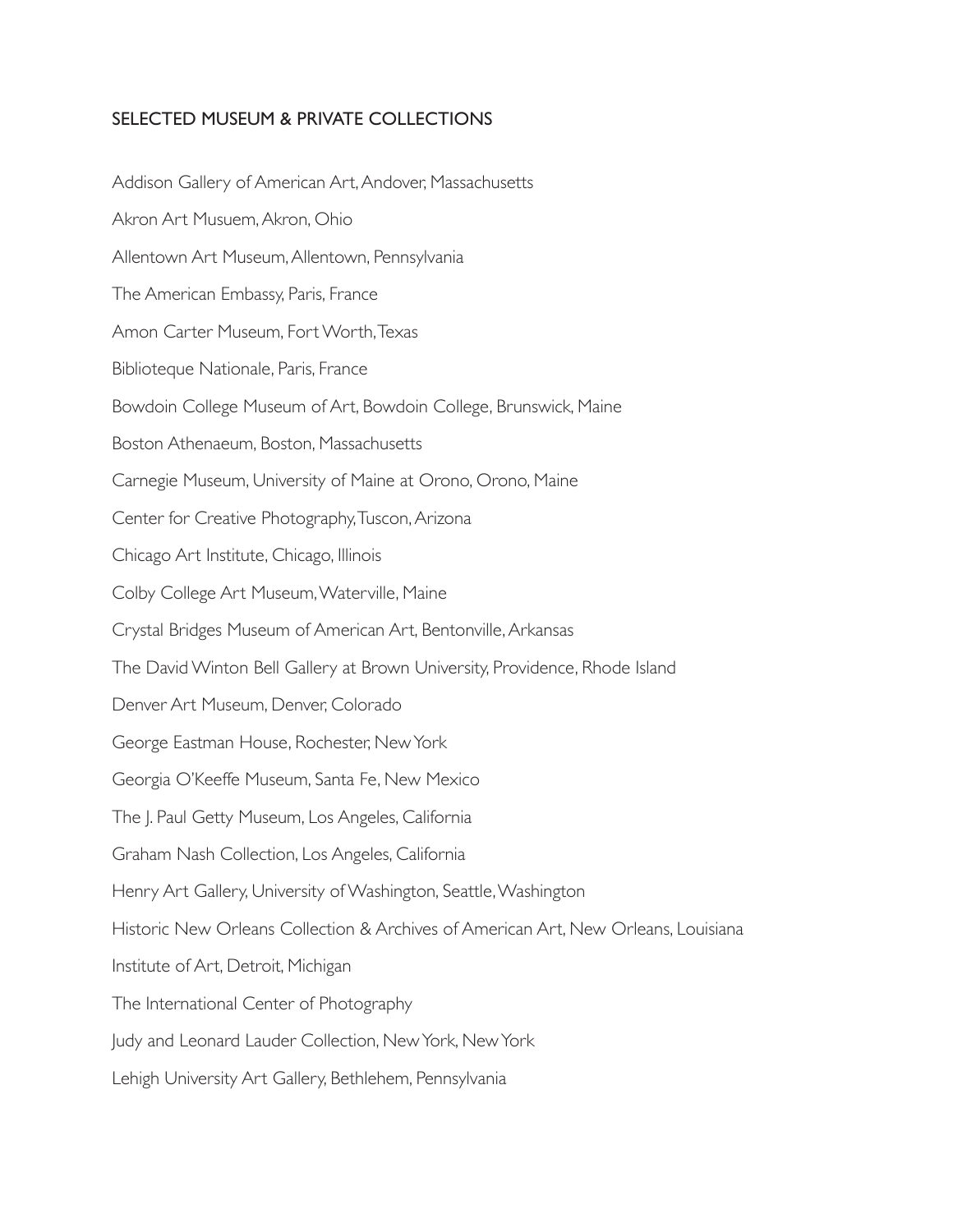Los Angeles County Museum of Art, Los Angeles, California Metropolitan Museum of Art, New York Michael and Judy Mattis, Scarsdale, New York Middlebury College Museum of Art, Middlebury, Vermont Museum of Fine Arts, Boston, Massachusetts Museum of Fine Arts, Houston, Texas Museum of Fine Arts, Minneapolis, Minnesota Museum of Modern Art, Tokyo, Japan Museum of Modern Art (MOMA), New York, New York Museum of the City of New York, New York The Nasher Museum of Art at Duke University The National Portrait Gallery, Washington, DC The National Museum, Tokyo, Japan The National Museum of Mexican Art, Chicago, Illinois The Nelson-Atkins Museum of Art, Kansas City, Missouri New Mexico Museum of Fine Arts, Santa Fe, New Mexico New York Public Library, New York Northwestern University, Chicago, Illinois The Painting Gallery, Munich, Germany Pomona College Museum of Art, Claremont, California Portland Museum of Art, Portland, Maine Rice University, Houston, Texas Rochester Institute of Art, Rochester, New York Royal Photography Society, London, England San Antonio Museum of Art, San Antonio, Texas San Francisco Museum of Modern Art, San Francisco, California Santa Barbara Museum of Art, Santa Barbara, California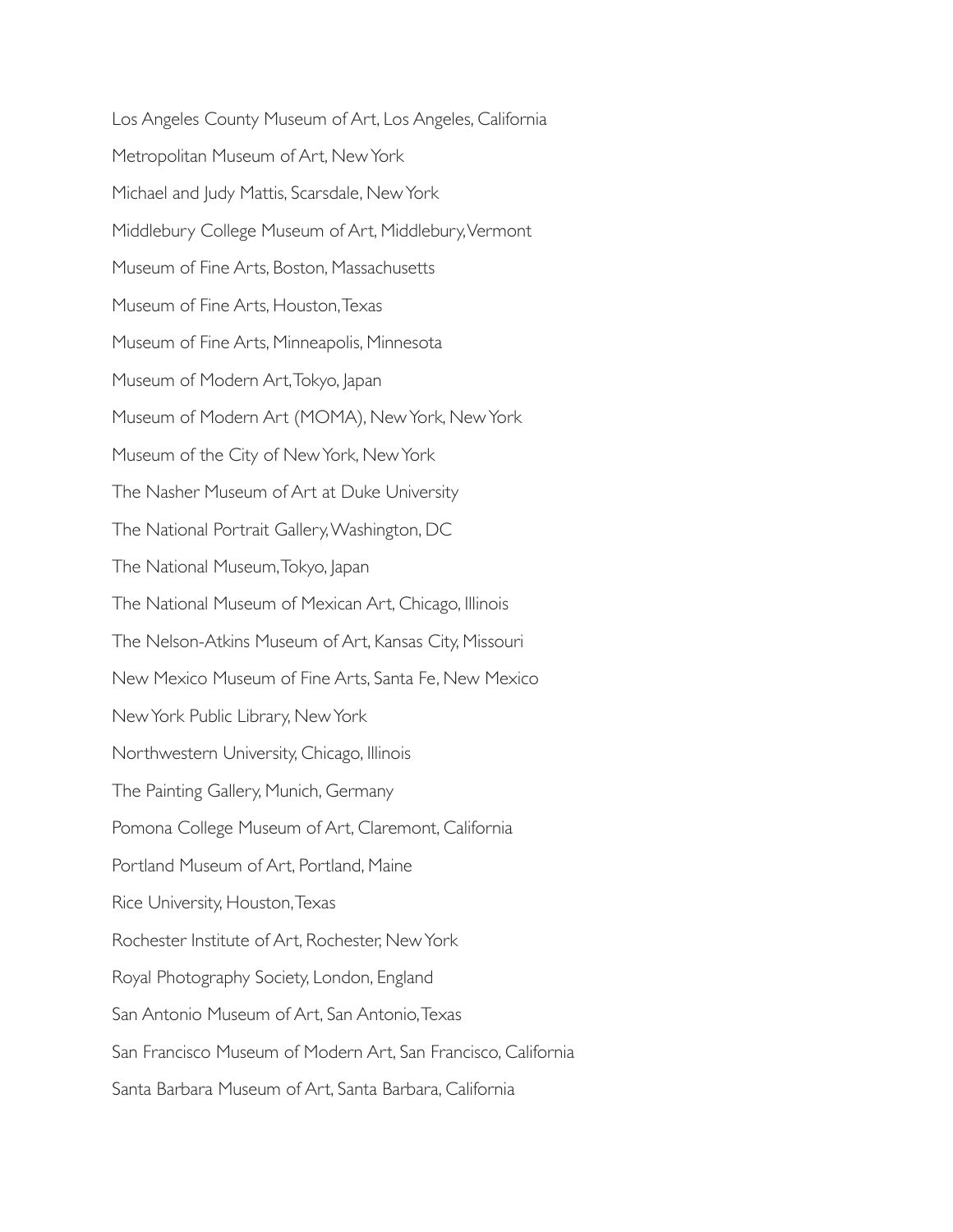Smith College Art Museum, Northampton, Massachusetts The Smithsonian, Washington, DC University of New Mexico Art Museum, Albuquerque, New Mexico Worcester Museum of Art, Worcester, Massachusetts

# **PUBLICATIONS**

*Gold Strikes and Ghost Towns,* Doubleday Press, 1961

*The Gold Rush Trails and the Road to Oregon*, Doubleday Press, 1963

*Nineteenth Century Texas Homes*, University of Texas Press, 1966

*Georgia O'Keeffe, The Artist's Landscape*, Twelvetrees Press, 1984

**Looking Back: Memoirs and Photographs of Todd Webb**, University of New Mexico Press, 1991

*Todd Webb: Photographs of New York and Paris*, Hallmark Cards, Inc., 1986

*Todd Webb: New York, Paris, O'Keeffe, Friends,* Mega Press, Japan, 1998

*Todd Webb: A Photographer's Welcome Home*, University of Maine Press, 2008

After Atget: Todd Webb Photographs New York and Paris, Bowdoin College Museum of Art, 2011

*New York, 1946,* 21st Editions, 2014

*I See a City: Todd Webb's New York*, Thames & Hudson, 2017

*Todd Webb in Africa: Outside the Frame*, Thames & Hudson, 2021

### DOCUMENTARIES

"Honest Vision: A Portrait of Todd Webb." Written, Produced, and Directed by James "Huey" Coleman in 1996. Winner of the Silver Plaque, Chicago International Film Festival.

### **EXHIBITIONS**

| 165 Prints - Museum of the City of New York                                                       |
|---------------------------------------------------------------------------------------------------|
| Delgado Museum, New Orleans, Louisiana                                                            |
| Louisiana State University, Baton Rouge, Louisiana                                                |
| In And Out Of Focus - Museum of Modern Art, New York                                              |
| Fifty Photographs By Fifty Photographers, Museum of Modern Art,                                   |
| 1946 One Man Show<br>1947 One Man Show<br>1947 One Man Show<br>1948 Group Show<br>1948 Group Show |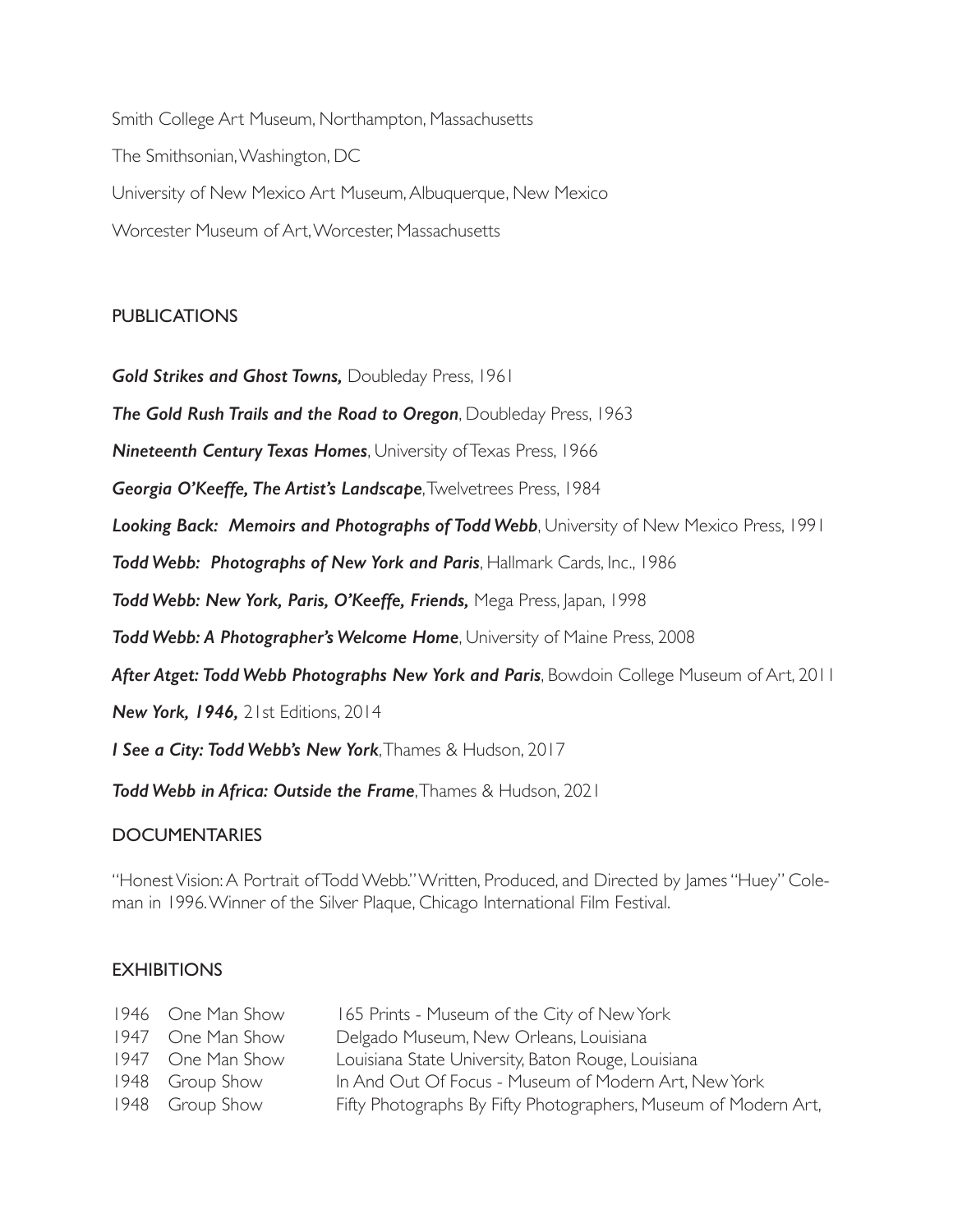|      |              | New York                                                                                                                     |
|------|--------------|------------------------------------------------------------------------------------------------------------------------------|
| 1950 | One Man Show | Museum of Art, Munich, Germany                                                                                               |
| 1950 | One Man Show | Paris Architecture - Architectural Center, Wuppertal, Germany                                                                |
| 1951 | One Man Show | 65 Photographs of Paris - US Embassy, Paris                                                                                  |
| 1953 | Group Show   | Diogenes With A Camera - Museum of Modern Art, New York                                                                      |
| 1953 |              | National Museum of Art, Tokyo, Japan                                                                                         |
|      | Group Show   |                                                                                                                              |
| 1954 | One Man Show | 80 Photographs by Todd Webb - Eastman House, Rochester,<br>New York                                                          |
| 1955 | Group Show   | The Family Of Man - Museum of Modern Art, New York                                                                           |
| 1956 | One Man Show | 90 Photographs by Todd Webb - Chicago Art Institute,<br>Chicago, Illinois                                                    |
| 1957 | Group Show   | 70 Photographers See New York - Museum of Modern Art,<br>New York                                                            |
| 1958 | Group Show   | U.S.I.S. Exhibit at the Brussels World Fair - A mural four feet high                                                         |
|      |              | and twenty-four feet long, of one block on Sixth Avenue,<br>photographed in 1948                                             |
| 1959 | Group Show   | Art USA - New York City Coliseum, New York                                                                                   |
| 1960 | Group Show   | Photographs For Collectors - Museum of Modern Art, New York                                                                  |
| 1962 | One Man Show |                                                                                                                              |
|      |              | Museum of Modern Art, Kalamazoo, Michigan                                                                                    |
| 1962 | One Man Show | University of Indiana                                                                                                        |
| 1962 | Group Show   | Eliot Porter, Laura Gilpin and Todd Webb - Museum of Fine Arts,                                                              |
|      |              | Santa Fe, New Mexico                                                                                                         |
| 1962 | Group Show   | Ideas and Images - 10 photographs by each of 10 photographers<br>sponsored by the American Federation of Art - show traveled |
|      |              | throughout the US and Europe                                                                                                 |
| 1962 | Group Show   | Les Grandes Photographes de Notre Temps - Hotel de Ville,                                                                    |
|      |              | Versailles, France                                                                                                           |
| 1965 | Group Show   | New York By Day And Night - Lincoln Center, New York                                                                         |
| 1965 | One Man Show | Todd Webb Photographs - 101 Prints - Amon Carter Museum,<br>Fort Worth, Texas                                                |
| 1966 | One Man Show | Todd Webb Photographs - Texas A&M, College Station, Texas                                                                    |
| 1966 | Group Show   | Guggenheim Fellows in Photography - Philadelphia, Pennsylvania                                                               |
| 1966 | One Man Show | 19th Century Texas Homes - 100 Prints - Amon Carter Museum,<br>Fort Worth, Texas                                             |
| 1967 | One Man Show | 100 Todd Webb Photographs - Museum of The South West,                                                                        |
|      |              | Midlands, Texas                                                                                                              |
| 1967 | Group Show   | Invitational Photographic Exhibition - San Jose State College,<br>San Jose, California                                       |
| 1967 | One Man Show | 51 Todd Webb Photographs - University of South Western Louisiana                                                             |
| 1968 | One Man Show | USA Arts - Provence, France                                                                                                  |
| 1969 | Group Show   | Harlem On My Mind - Metropolitan Museum of Art, New York                                                                     |
| 97   | One Man Show | New Mexico Museum of Fine Arts, Santa Fe, New Mexico                                                                         |
| 97   | One Man Show | Maison de la Tour - St. Restitut, France                                                                                     |
| 1974 | One Man Show | 19th Century Public Buildings - Amon Carter Museum,                                                                          |
|      |              |                                                                                                                              |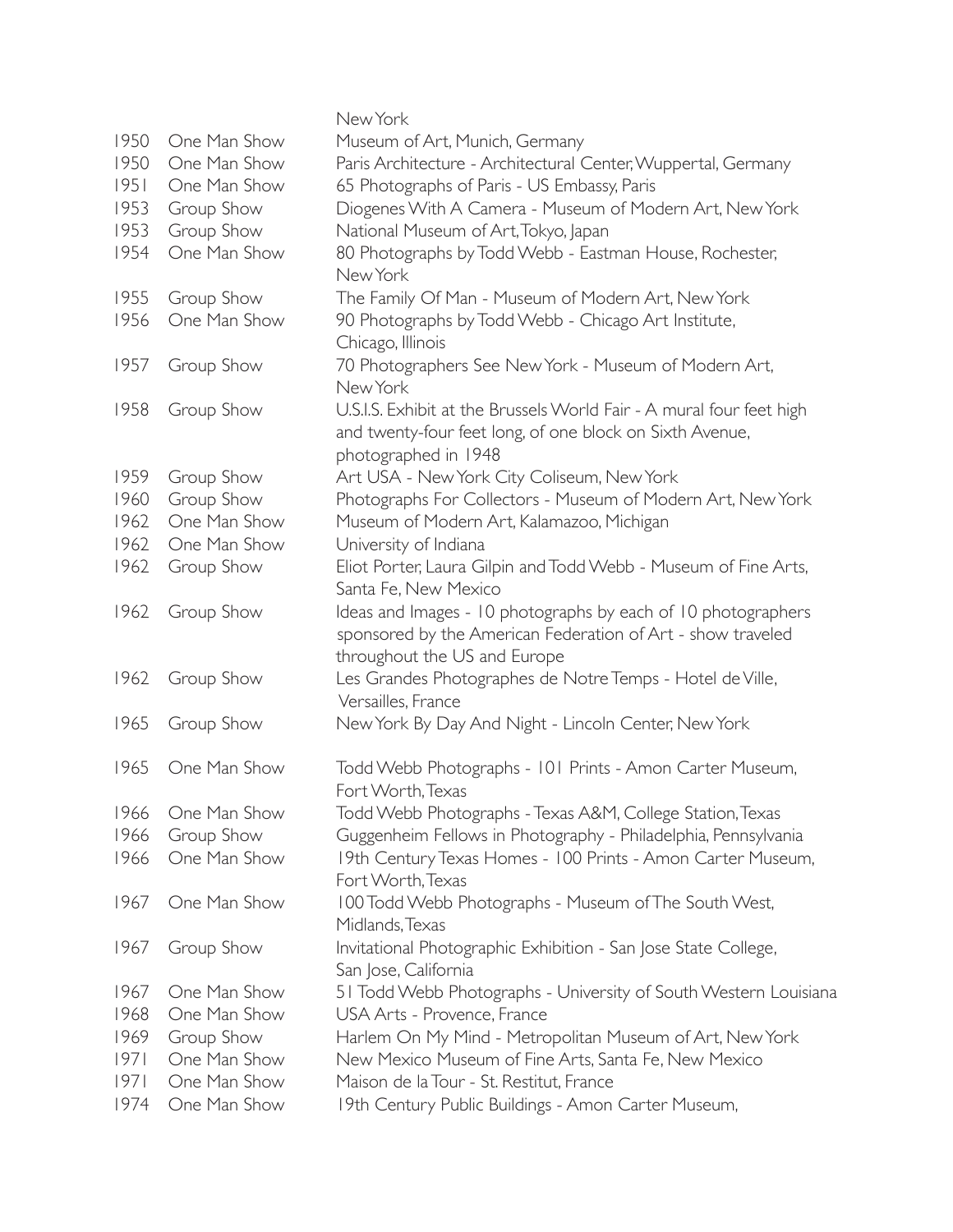|      |              | Fort Worth, Texas                                                 |
|------|--------------|-------------------------------------------------------------------|
| 1977 | One Man Show | Rinhart Gallery, New York                                         |
| 1977 | One Man Show | Westbrook College, Portland, Maine                                |
| 1979 | One Man Show | Prokapas Gallery, New York                                        |
| 1980 | One Man Show | University of Southern Maine, Gorham, Maine                       |
| 1982 | Group Show   | In Sequence - Museum of Fine Arts, Houston, Texas                 |
| 1982 | One Man Show | Maine Arts Festival - Walker Museum of Art, Bowdoin College,      |
|      |              | Brunswick, Maine                                                  |
| 1984 | One Man Show | Barn Gallery, Ogunquit, Maine                                     |
| 1988 | One Man Show | Barridoff Galleries, Portland, Maine                              |
| 99   | One Man Show | Scheinbaum & Russek, Santa Fe, New Mexico                         |
| 1991 | One Man Show | Evans Gallery, Portland, Maine                                    |
| 1992 | One Man Show | Houk-Friedman Gallery, New York                                   |
| 1994 | Group Show   | Of, For and By Georgia O'Keeffe - Whitney Museum at Stamford,     |
|      |              | Stamford, Connecticut                                             |
| 1995 | One Man Show | New York 1946 - Vintage Prints - Yancey Richardson Gallery,       |
|      |              | New York                                                          |
| 1995 | One Man Show | Georgia O'Keeffe: The Artist's Landscape - Photographs by Todd    |
|      |              | Webb - Oglethorpe University Museum of Art, Atlanta, Georgia      |
| 1996 | One Man Show | In conjunction with screening of "Honest Vision" - a film of Todd |
|      |              | Webb's life - Portland Museum of Art, Portland, Maine             |
| 1996 | One Man Show | Todd Webb - Looking Back - A Retrospective Show of 100 prints -   |
|      |              | Payson Gallery at Westbrook College, Portland, Maine              |
| 1997 | One Man Show | Georgia O'Keeffe - Photos by Todd Webb - Scheinbaum & Russek,     |
|      |              | Santa Fe, New Mexico (in conjunction with opening of the Georgia  |
|      |              | O'Keeffe Museum, July 1997)                                       |
| 1997 | One Man Show | Paris - Vintage prints from the 1940's & 50's - Yancey Richardson |
|      |              | Gallery, New York                                                 |
|      |              |                                                                   |
| 1998 | One Man Show | Todd Webb Retrospective - Photos of New York, Paris and O'Keeffe  |
|      |              | -Touring Japan (Osaka & Tokyo)                                    |
| 1998 | One Man Show | O'Keeffe: The Artist's Landscape, Photographs by Todd Webb –      |
|      |              | Dubuque Art Museum, Dubuque, Iowa                                 |
| 2000 | One Man Show | Photographs by the late Todd Webb: The American West, O'Keeffe,   |
|      |              | New York, Paris - Aucocisco Gallery, Portland, Maine              |
| 2000 | Group Show   | Walker Evans & Company Exhibition - Museum of Modern Art          |
|      |              | (MoMA), New York                                                  |
| 2000 | One Man Show | Todd Webb: Paris Photographs - Fitchburg Art Museum,              |
|      |              | Fitchburg, Massachusetts                                          |
| 2000 | One Man Show | Georgia O'Keeffe: The Artist's Landscape, Photographs by Todd     |
|      |              | Webb - Durango Arts Center, Durango, Colorado                     |
| 2000 | Group Show   | O'Keeffe on Paper - National Gallery of Art, Washington, DC       |
| 2001 | One Man Show | Todd Webb: Vintage Contact Photographs of Paris and France -      |
|      |              | Aucocisco Gallery, Portland, Maine                                |
| 2001 | Group Show   | Interiors and Signs of the Times: An Exhibition of 20th Century   |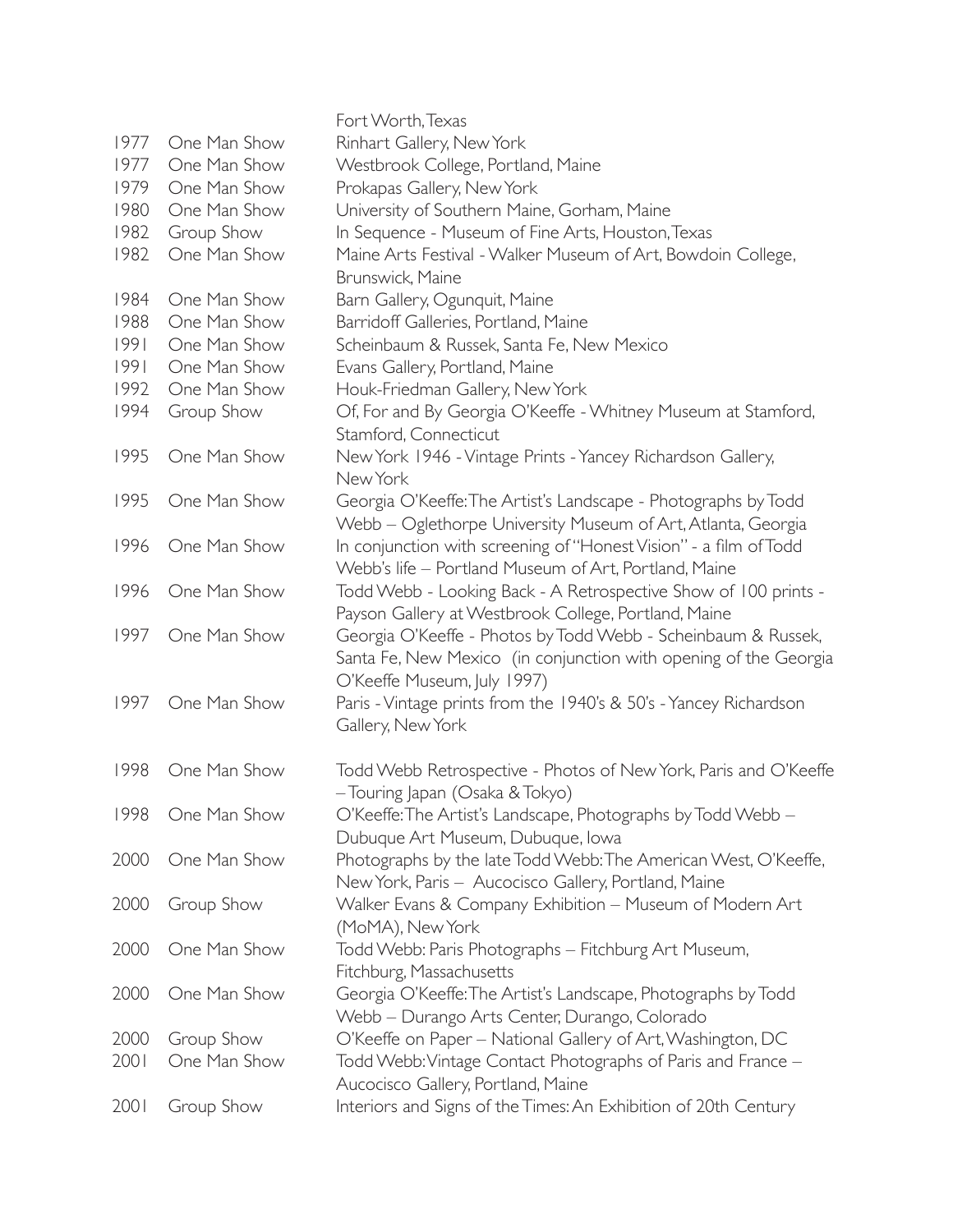|              |                        | Photographs - University of New England, Portland, Maine                                                                                  |
|--------------|------------------------|-------------------------------------------------------------------------------------------------------------------------------------------|
| 2002         | One Man Show           | Todd Webb: Looking Back - Camera Obscura Gallery,                                                                                         |
|              |                        | Denver, Colorado                                                                                                                          |
| 2002         | Group Show             | Gotham: Photographs of New York - Fitchburg Art Museum,                                                                                   |
|              |                        | Fitchburg, Massachusetts                                                                                                                  |
| 2002         | Group Show             | Georgia O'Keeffe Through the Eyes of Friends: Portraits and                                                                               |
|              |                        | Landscapes - Scheinbaum & Russek, Ltd., Santa Fe, New Mexico                                                                              |
| 2002         | One Man Show           | Georgia O'Keeffe: The Artist's Landscape - Georgia O'Keeffe                                                                               |
|              |                        | Museum, Santa Fe, New Mexico                                                                                                              |
| 2003         | Group Show             | Histories of Photography - The Frances Lehman Loeb Art Center,                                                                            |
|              |                        | Vassar College, Poughkeepsie, New York                                                                                                    |
| 2004-2005    |                        | Georgia O'Keeffe and the Sublime - University of Michigan Museum                                                                          |
|              |                        | of Art, Ann Arbor, Michigan; Fresno Metropolitan Museum, Fresno,                                                                          |
|              |                        | California; Eiteljorg Museum, Indianapolis, Indiana; Hunter Museum,                                                                       |
|              |                        | Chattanooga, Tennessee; Boise Art Museum, Boise, Idaho                                                                                    |
| 2005         | One Man Show           | Todd Webb at 100 - Blaine House, Augusta, Maine                                                                                           |
| 2005         | One Man Show           | Todd Webb at 100: "Welcome Home Series" - Aucocisco,                                                                                      |
| 2006         |                        | Portland, Maine                                                                                                                           |
|              |                        | Georgia O'Keeffe: Color and Conservation - Mississippi Museum of<br>Art, Jackson, Mississippi; Memorial Art Gallery, Rochester, New York; |
|              |                        | Georgia O'Keeffe Museum, Santa Fe, New Mexico                                                                                             |
| 2008         | One Man Show           | Todd Webb: Joy Without Measure - University of Maine Museum of                                                                            |
|              |                        | Art, Orono, Maine                                                                                                                         |
|              |                        |                                                                                                                                           |
| 2008         | Group Show             | Yosemite 1938: On the Trail with Ansel Adams and Georgia                                                                                  |
|              |                        | O'Keeffe from the National Museum of Wildlife Art - Rockwell                                                                              |
|              |                        | Museum of Western Art, Corning, New York                                                                                                  |
| 2008         | Group Show             | Georgia O'Keeffe and the Camera: The Art of Identity -                                                                                    |
|              |                        | Portland Museum of Art, Portland, Maine                                                                                                   |
| 2011         | One Man Show           | After Atget: Todd Webb Photographs of New York and Paris, Bowdo                                                                           |
|              |                        | in College Museum of Art                                                                                                                  |
|              | 2015 One Man Show      | Todd Webb: O'Keeffe and the American West, Ogunquit Museum of                                                                             |
|              |                        | American Art, Ogunquit, Maine                                                                                                             |
| 2015         | One Man Show           | Georgia O'Keeffe Exhibition (exact title TBD), Columbia College,                                                                          |
|              |                        | Columbia, South Carolina                                                                                                                  |
| 2016         | One Man Show           | An Homage á Paris, Todd Webb Photographs, Portland, Maine                                                                                 |
| 2017         | One Man Show           | Todd Webb's New York, The Curator Gallery, New York, New York                                                                             |
| 2017         | One Man Show           | A City Seen; Todd Webb's New York, Museum of the City of                                                                                  |
|              |                        | New York, New York                                                                                                                        |
| 2017         | Group Show             | Georgia O'Keeffe: Living Modern, Brooklyn Museum of Art,                                                                                  |
|              |                        | Brooklyn, New York                                                                                                                        |
| 2017         | Group Show             | Georgia O'Keeffe: Living Modern, Reynolda House, Winston-Salem,                                                                           |
|              |                        | North Carolina                                                                                                                            |
| 2018<br>2018 | Art Fair<br>Group Show | The Photography Show presented by AIPAD, Pier 94, New York City                                                                           |
|              |                        | Georgia O'Keeffe: Living Modern, Peabody Essex Museum, Salem,                                                                             |